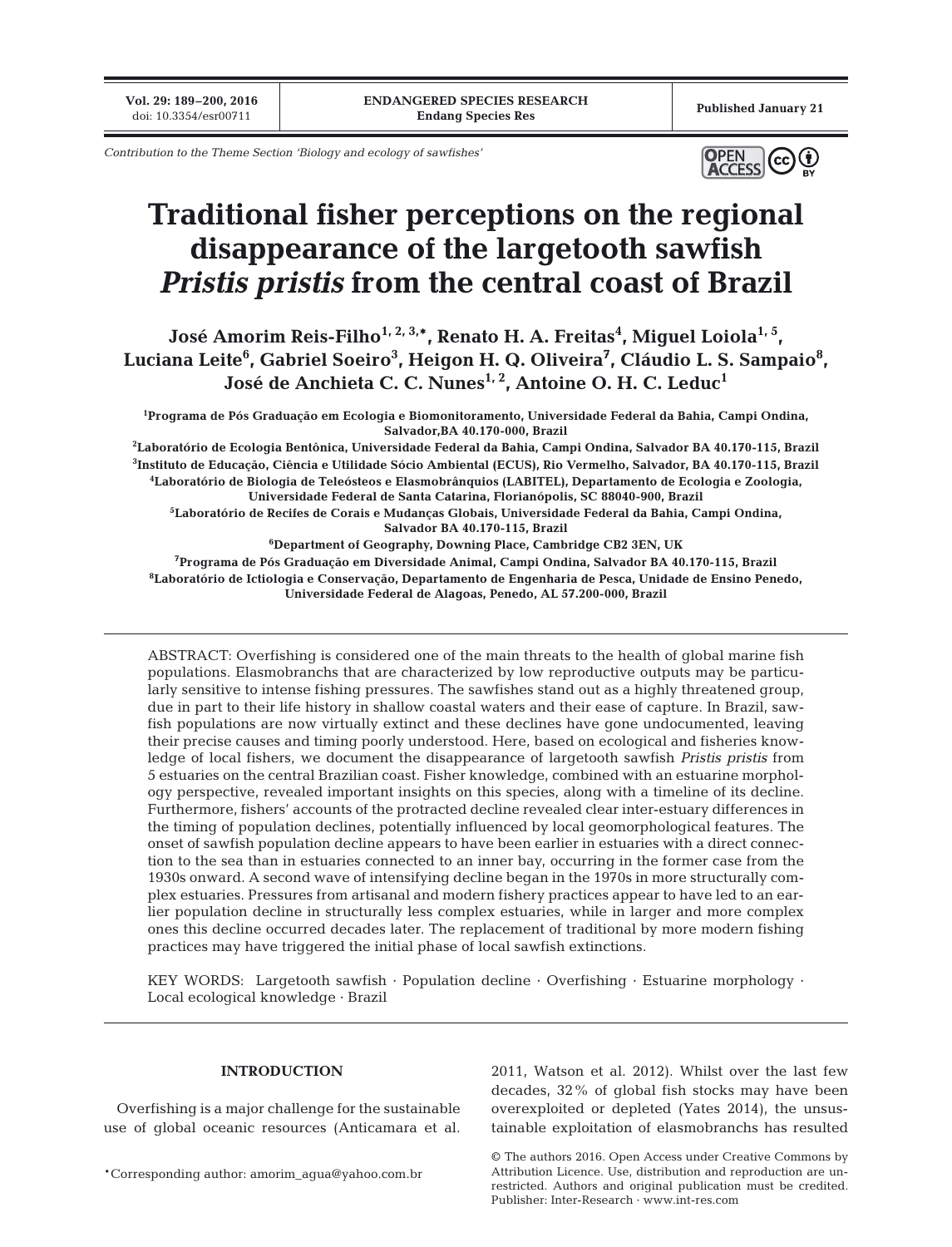in one of the most drastic declines of any taxonomic group (Ferretti et al. 2008, Dulvy et al. 2014, Davidson et al. 2015). Late age of maturity, slow growth and slow reproductive rate (Baum et al. 2003, Ward-Paige et al. 2010) have contributed to the vulnerability of elasmobranchs to unregulated fishing. In spite of their high trophic position and their critical importance for regulating marine food webs (Ferretti et al. 2010, Heithaus et al. 2012), elasmobranchs have seldom received any effective protection. As a result, the collapse of their populations has led to cascading effects on lower trophic levels, resulting in unbalanced and depleted marine ecosystems (Baum et al. 2003, Myers & Worm 2003, Ferretti et al. 2008).

One of the most threatened elasmobranch groups is the sawfishes (family Pristidae; Faria et al. 2013). Sawfishes are comprised of 2 genera, *Anoxypristis* and *Pristis*; the latter is divided into 2 distinctive groups, namely the smalltooth and largetooth sawfishes (Nelson 2006). Over the past centuries, sawfishes were often targeted for extraction of their fins and liver, while the ornamental trade has also contributed to their decline (Hoover 2008, Froese & Pauly 2009). As early as 1867, the intensity of the ornamental fishery was documented by the naturalist J.V.C. Smith who commented on the common practice of displaying rostrums not only in 'museums and cabinets of learned societies' but also in barber shops and curiosity shops (Smith 1867). In Brazil the earliest historical records of sawfish date back to the 16th century when sawfishes were captured by native indigenous populations using artisanal harpoons. The capture of sawfishes intensified with the arrival of Europeans in the 18th century, in response to demand for the oil contained in their liver for street illumination and boat repair (Sousa 1938). Although fishing created early pressures on sawfish populations, more recently habitat loss has contributed significantly to the decline of these species (Peverell 2005).

While overfishing and habitat degradation are likely reasons for the decline of sawfish populations, many uncertainties remain regarding long-term changes in their abundance and distribution, chiefly as a result of the paucity of fisheries data (Hoover 2008). Particularly with regard to declines of sawfish at a local level, the relative contribution of each of these 2 aforementioned factors remains obscure. This lack of data is concerning given the depletion of sawfish that is occurring globally (e.g. in Brazil, the USA, Mexico and Australia; Simpfendorfer 2000, Seitz & Poulakis 2002, Monte-Luna et al. 2009, Simpfendorfer et al. 2011) often prevents a basic understanding

of the direct mechanisms with which the evolution of declines at population level can be analyzed.

The need for indicators of the propensity of a species to go extinct locally is particularly evident when fisheries data are lacking, as may often be the case for tropical species associated with coastal habitats (e.g. estuaries). In this sense, the local geomorphology of coastal areas represents a significant source of variability in terms of abiotic and biotic conditions (Moyle & Cech 1988, Romero et al. 1997) that may affect a species' resilience in the face of exploitation (Vilar et al. 2015). For instance, the area of potential refuge/nursery and spawning habitat may vary considerably along with the geomorphological attributes of coastal systems (Vinagre et al. 2008, 2010). In species whose distribution is defined by geographical limits and clear hydrological conditions, refuge habitat could potentially buffer the deleterious effects of fishing pressures. Thus, the typology and the variability of coastal areas may be important predictors of the local depletion of marine resources subject to over-exploitation.

When traditional scientific information is absent or incomplete, local ecological knowledge (LEK), i.e. the information that people have about their local ecosystems, particularly among artisanal fishers, may be the only source of relevant information available to researchers and managers (Gerhardinger et al. 2006, Azzurro et al. 2011). Currently, traditional fishers of the northeastern coast of Brazilian continue to report the occasional presence of the sawfish; these fishers may be able to provide crucial information on the causes of ongoing decline of largetooth sawfish. By using LEK, researchers can also access missing information on insights on the timing and causes of historical population declines of overexploited marine resources (Pinnegar & Engelhard 2008, Sáenz Arroyo et al. 2005).

Similarly to this study, Giglio et al. (2015) documented fishers' perceptions on the decline of the largetooth sawfish *Pristis pristis* from an estuary in eastern Brazil. While their work provided insightful data, the probabilistic tests used by these authors do not provide any definitive evidence on local sawfish extinction in the study area. Furthermore, given that no inter-estuary comparisons were made, their work hardly provides any spatial information on habitat use or intensity of exploitation. Overall, historical patterns of depletion of *P. pristis* in areas of importance for the species remain unevaluated. In this work, we aim to provide records of the population decline of *P. pristis* from 5 estuaries of the central coast of Brazil, and determine the most likely factors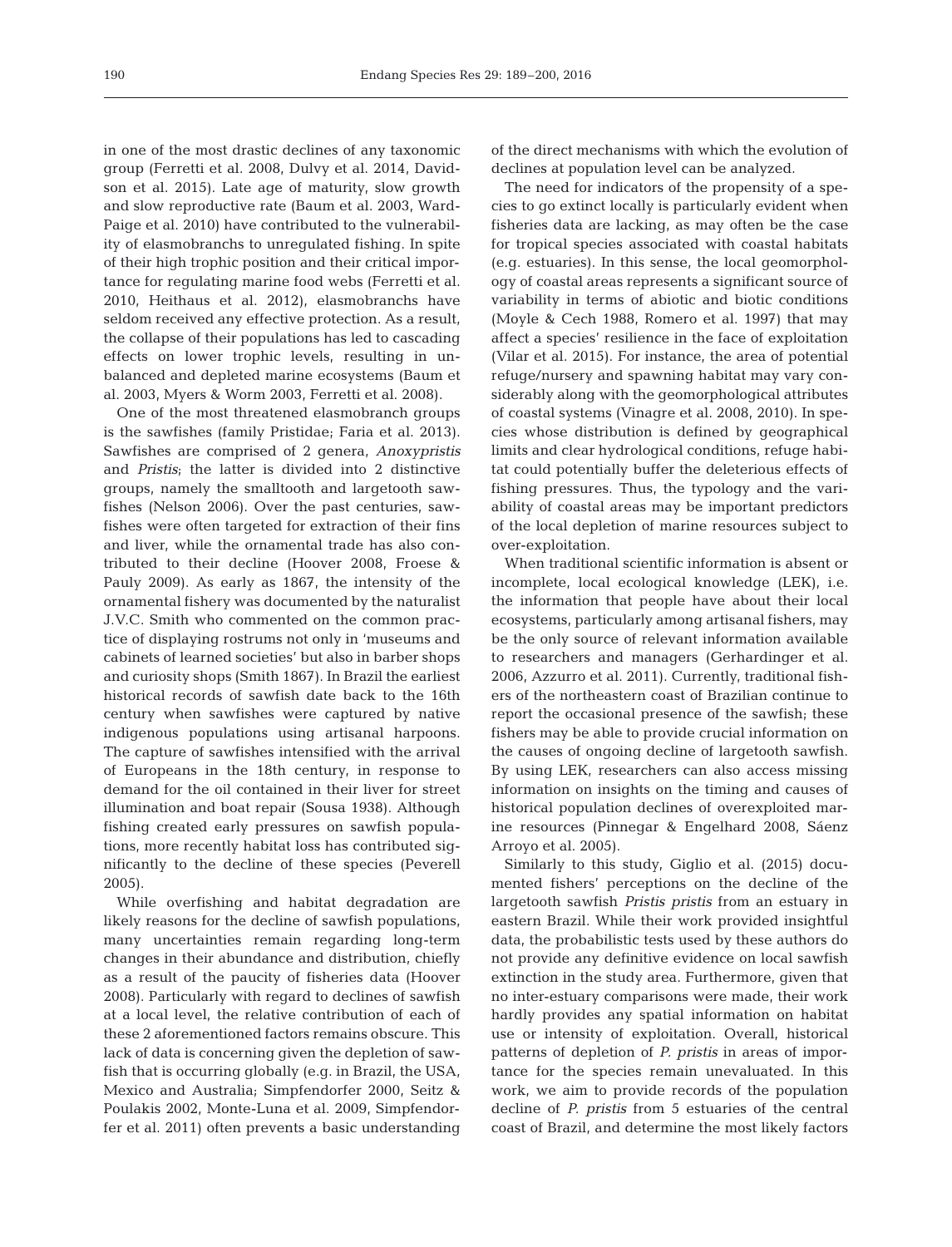

Fig. 1. Areas of historical importance for the largetooth sawfish *Pristis pristis* fisheries in 5 estuaries on the central Brazilian coast where interviews were carried out to document the disappearance of the species. The importance of areas within and nearby each estuary is represented by the size of circles, based on numbers of individuals sighted and/or caught. Dotted and dashed lines represent mangrove forest boundaries and isobaths, respectively

involved in the local and regional extinction of this species. Throughout the study area, fishers and residents of traditional communities were interviewed to determine (1) the relationship between fishing gear and sawfish disappearance, (2) habitat use and estuary morphology of importance to this species, and (3) a timeline for the decline of *P. pristis* populations along the central Brazilian coast.

## **MATERIALS AND METHODS**

The study area includes 5 estuaries distributed along 500 km of the coast of Bahia state, from Todos os Santos Bay (TSB) to the northern limit of the State (Fig. 1). From north to south: Inhambupe and Pojuca are small estuaries up to 15 m deep with a direct connection to the ocean. The Subaé and Paraguaçu estuaries are larger and deeper (up to 50 m) and flow into an inner bay (i.e. TSB). And finally, the Jaguaripe estuary is connected to a relatively smaller bay that is heavily influenced by oceanic conditions. The characteristics of these

Table 1. Morphological characteristics of estuaries on the central Brazilian coast where interviews were carried out to document the disappearance of of the largetooth sawfish *Pristis pristis.* DOC: direct ocean connection; WDB: well-defined bay; AE: adjacent embayment

| Estuary   | Average<br>depth<br>(m) | Water<br>area<br>(km <sup>2</sup> ) | Connec-<br>tion with<br>ocean | Average<br>salinity<br>(PPT) | Geographic<br>location               |  |
|-----------|-------------------------|-------------------------------------|-------------------------------|------------------------------|--------------------------------------|--|
| Inhambupe | 4.6                     | 25.6                                | DOC.                          | 26                           | $12^{\circ}05'$ S. $37^{\circ}41'$ W |  |
| Pojuca    | 5.2                     | 32.2                                | DOC.                          | 28                           | 12° 35' S, 38° 01' W                 |  |
| Subaé     | 5.9                     | 56.9                                | <b>WDB</b>                    | 30                           | $12^{\circ}35'$ S. $38^{\circ}01'$ W |  |
| Paraquaçu | 20.1                    | 127.4                               | <b>WDB</b>                    | 30                           | 12° 45' S, 38° 53' W                 |  |
| Jaquaripe | 7.2                     | 65.2                                | AE.                           | 31                           | 13° 07' S, 38° 49' W                 |  |
|           |                         |                                     |                               |                              |                                      |  |

estuaries, including general geomorphology, depth and drainage area are provided in Table 1. These estuaries are all characterized by the presence of well developed mangrove forests, which are dominated by *Avicennia schaueriana* and *Rhizophora mangle* and, to a lesser degree, by *Laguncularia racemosa*. The fishing practices occurring in these estuaries are typical of small-scale artisanal fisheries, including the use of traditional vessels (both non-motorized and motorized) for locomotion and seine nets, hooks and harpoons as fishing gears (Soares et al. 2011, Reis-Filho et al. 2014, Reis-Filho & Specht 2015).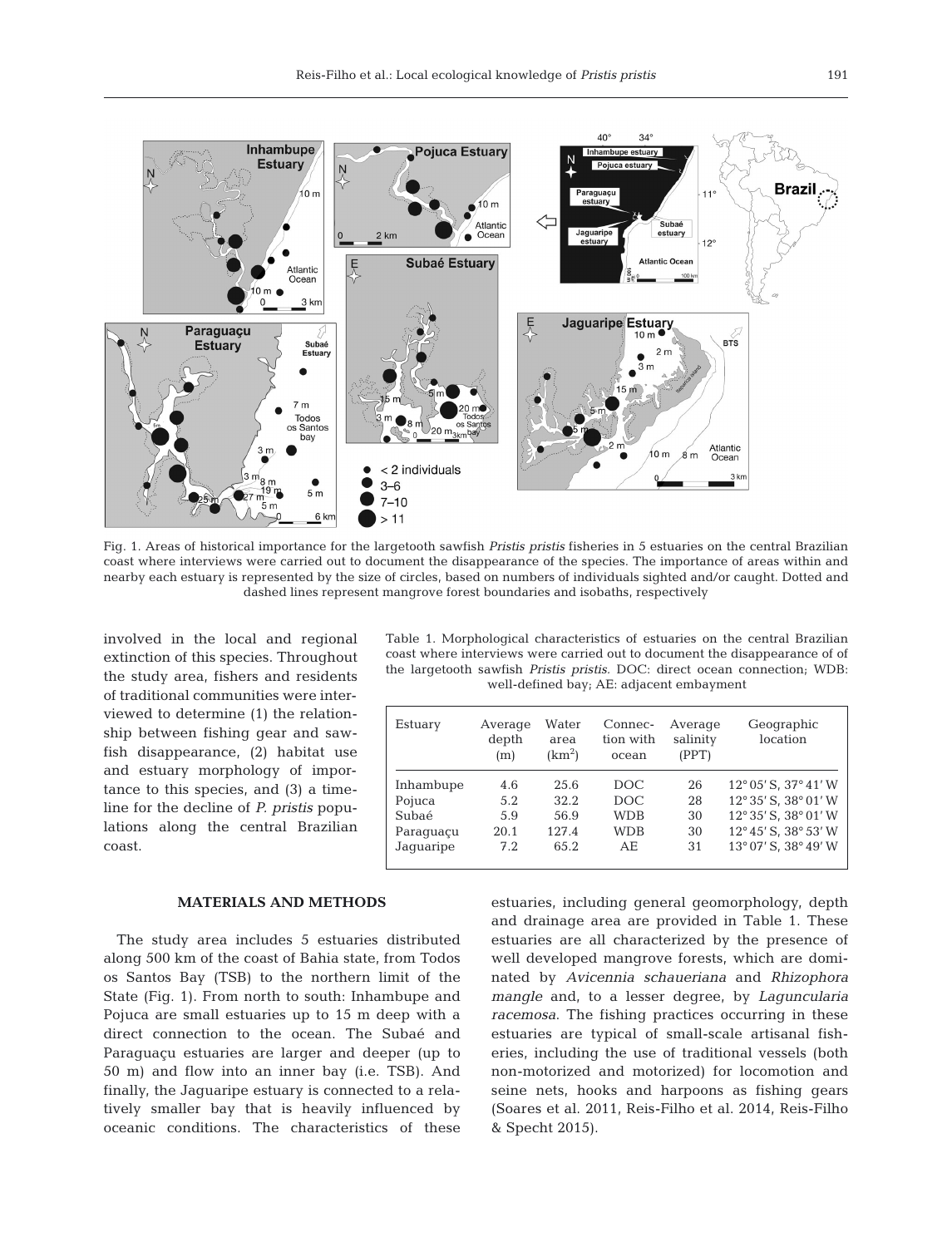## **Data collection**

To obtain information about the historical presence of sawfish, we conducted interviews in 19 communities located alongside these 5 estuaries. Between August 2012 and March 2013, we conducted interviews with 261 local fishers (34, 43, 59, 81 and 44 from the Inhambupe, Pojuca, Subaé, Paraguaçu and Jaguaripe estuaries, respectively), who were asked to respond to a simple questionnaire (see the Supplement at [www.int-res.com/articles/suppl/n029p189\\_](http://www.int-res.com/articles/suppl/n029p189_supp.pdf) [supp.pdf](http://www.int-res.com/articles/suppl/n029p189_supp.pdf)). These fishers were aged from 17 to 88 yr and their fishing experience ranged from 7 to 75 yr. These factors influenced their knowledge and experience of fishing techniques and gears. These interviewees were all residents of the 19 localities along the 5 aforementioned estuaries and had ample fishing experience over the entire course of the estuarine fishing grounds and also in marine habitats. Interviews took place in the fishers' home towns (i.e. Baixio, Palame, Itacimirim, São Francisco do Conde, São Félix, Maragogipe, Cajaíba, Acupe, Encarnação, Fontes Island, Matarandiba, Capanema, Nagé, São Francisco do Paraguaçu, Santiago do Iguape, Sau bara, Salinas da Margarida, Jeribatuba and Jaguaripe). Interviews were conducted by technicians who had been engaged in monitoring of multispecies landings by fisheries in these communities during the preceding 16 months. Technicians followed the technical and ethical recommendations provided by Bunce et al. (2000) regarding respectful and low disturbance interviewing techniques. This approach, along with the familiarity and trust previously established between the technicians and the fishers likely contributed to the reliability of the data collected. In order to obtain information about the impacts of fishing, along with other potential disturbances to the local environment of sawfish, we asked these fishers to give their opinions on the types of impacts that had most contributed to sawfish population decline.

To select a representative sample size of fishers to interview at each locality, we used data from the Bahia State Population Census (IBGE 2012). In essence, a 'representative' number of interviewees increased with a locality's population size. To obtain information on the largetooth sawfish we individually interviewed each fisherman using a semistructured protocol that contained 13 questions (see the Supplement). The interviews took place in the fishing association headquarters, and/or in a fisherman's house, as one of the technicians' aims was to create an informal and friendly atmosphere, which is known to contribute to reliable LEK data collection

(Bunce et al. 2000). Given that the common names of many fish species often vary between localities, we used photographs of *Pristis pristis* to clarify the identification of this species during interviewing processes (as described in Thomson et al. 2000). The choice of photographs of *P. pristis* (as opposed to other sawfish species) was based on Faria et al. (2013), which positively identifies this species in the study region.

The main questions we sought to answer from these interviews concerned (1) the kind of fishing gear used to capture sawfish, (2) the kinds of habitat in which the species was usually found, and (3) the timing of the population decline in each type of estuary (i.e. to determine whether estuarine typology was a relevant factor).

## **Data analysis**

The dataset was divided into 3 sub-sets based on macrohabitat characteristics determined *a priori* ba sed on connectivity to the ocean and the size of the water body (i.e.  $km^2$ ) (Table 1). The Inhambupe and Pojuca estuaries, which had the smallest water bodies, low average depth and a direct connection to the ocean, were classified as estuaries with 'direct ocean connection' (DOC). The Subaé and Paraguaçu estuaries, which had the largest water bodies, higher average depth and flowed into an extensive and well-defined embayment (i.e. TSB, with an area of approximately  $1000 \text{ km}^2$ ) before reaching the open ocean, were classified as estuaries with a 'welldefined bay' (WDB). Finally, Jaguaripe was considered intermediate with respect to these environmental features and was classified as an estuary with 'adjacent embayment' (AE). From the answers provided, we calculated Pearson's correlation coefficients to test if a correlation existed between age of the fishers and their prior knowledge of *P. pristis* (i.e. the ability to identify this fish). We similarly tested for a correlation between knowledge of *P. pristis* and estuary type, and between fishers' ages and whether or not they had directly observed *P. pristis* at least once in their lifetime. Data were tested for normality prior to analysis (Shapiro-Wilk test) and homoscedasticity (Levene's test). For tests relating to age, fishers were grouped into age classes: young (under 30 and 30 to 39 yr), middle-aged (40 to 49 and 50 to 59 yr) and old (more than 60 yr).

Using permutational multivariate analysis of variance (PERMANOVA) (Anderson et al. 2001, 2008), we then compared the percentages of fishers that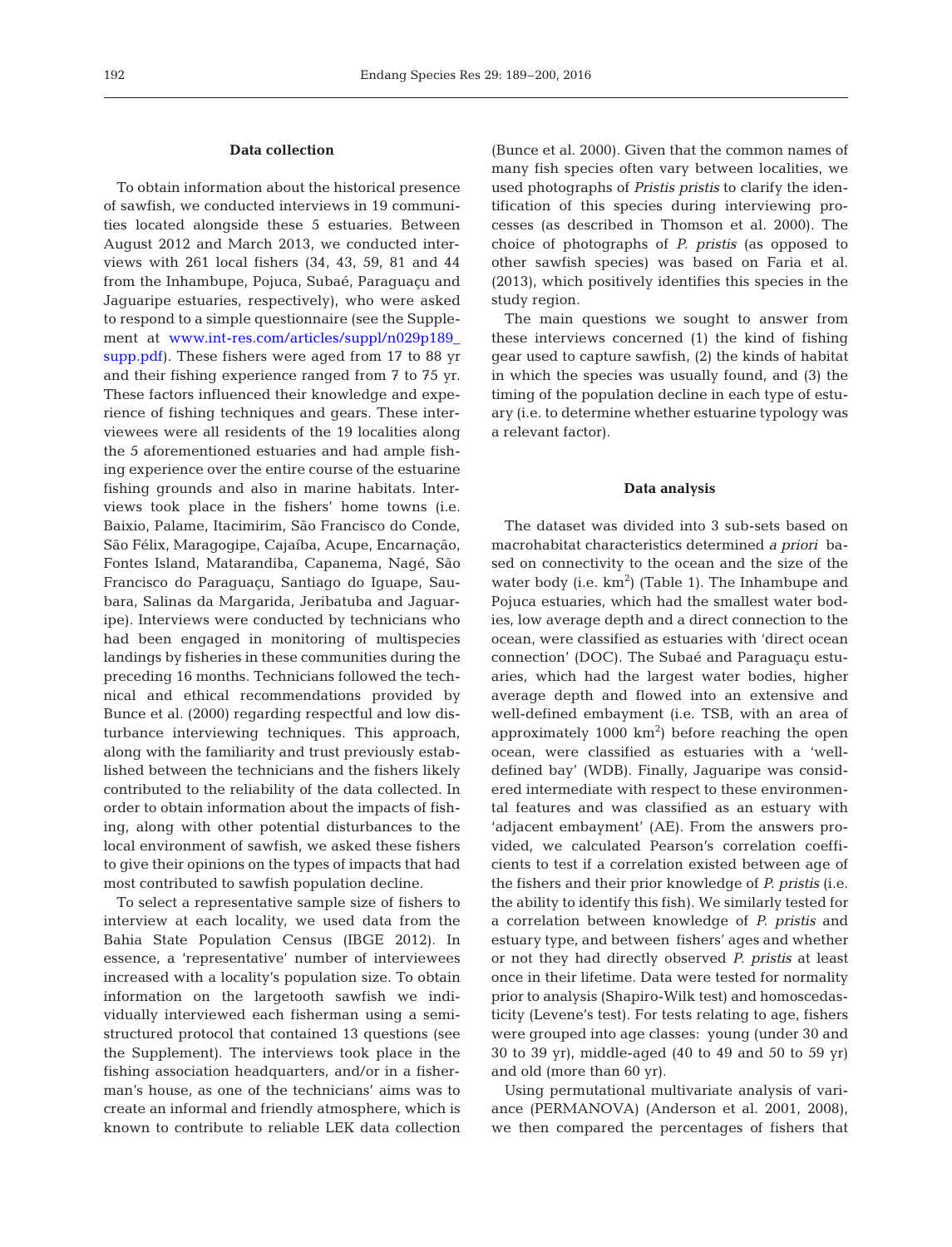

Fig. 2. Percentages of fishers of different age classes from 5 estuaries on the central Brazilian coast who reported prior knowledge ( $\bullet$ ) or direct observation ( $\circ$ ) of *Pristis pristis* in (A) estuaries with direct ocean connection (DOC), (B) estuaries with well-defined bay (WDB) and (C) estuaries with adjacent embayment (AE). Bars represent standard deviation. For DOC, an exponential curve provided a better fit, while for the other 2 estuarine types, a logarithmic fit was chosen. All values for Pearson's correlation coefficient were statistically significant ( $p < 0.05$ )

reported on the suitability of one or more types of fishing gear (i.e. gillnet, seine net, hooks or harpoon) for capturing the sawfish. This was done in relation to each estuarine morphology type, in order to identify any potential statistically significant association be tween fishing gear and macrohabitat characteristics associated to the decline of sawfish. We also used PERMANOVA to test for correlations between the age of fishers and the habitat type in which *P. pristis* was most reported. For this correlation, habitat type was based on one of 3 possible choices, namely upper estuary, middle estuary and the mouth of the estuary and surrounding areas. When fishers identified more than one fishing gear or habitat types, we recorded their answers as 'multiple' or habitat type categories, respectively. For all these analyses, the significance level  $(\alpha)$  was set at 0.05. Statistical significance was tested using 9999 permutations of residuals under a reduced model (Freedman & Lane 1983) and Type I (sequential) sums of squares (Anderson et al. 2008). Permutational ana lysis of multivariate dispersions (PERMDISP) was used to test for differences in multivariate dispersions for groups of estuary type, estuarine zone and fishing gear.

In order to investigate the timing and causes of regional population declines until the observed disappearance of sawfish, we used an alternative approach based on estimating trends in occurrence rather than verifying extinction (McPherson & Myers 2009, Luiz & Edwards 2011). This method fits a series of generalized linear models (GLM) that provide multiple estimates of decline under alternate scenarios over a determined reference period. Estimates were calculated from information on last records of sawfish obtained by fishers, whereby the relation years × records is fitted by GLM either from reports of parents of fishers, respected community members or by fishers themselves. This approach was used in Luiz & Edwards (2011) and its assumptions and programming codes are detailed in McPherson & Myers (2009). The selection of model followed Zuur et al. (2009), following which non-significant fixed effects terms (i.e.  $p > 0.05$ ) were removed using log-likelihood tests based on maximum likelihood.

## **RESULTS**

## **Influence of age on perceptions**

Interviews revealed that prior knowledge of *Pristis pristis*, together with direct observations of caught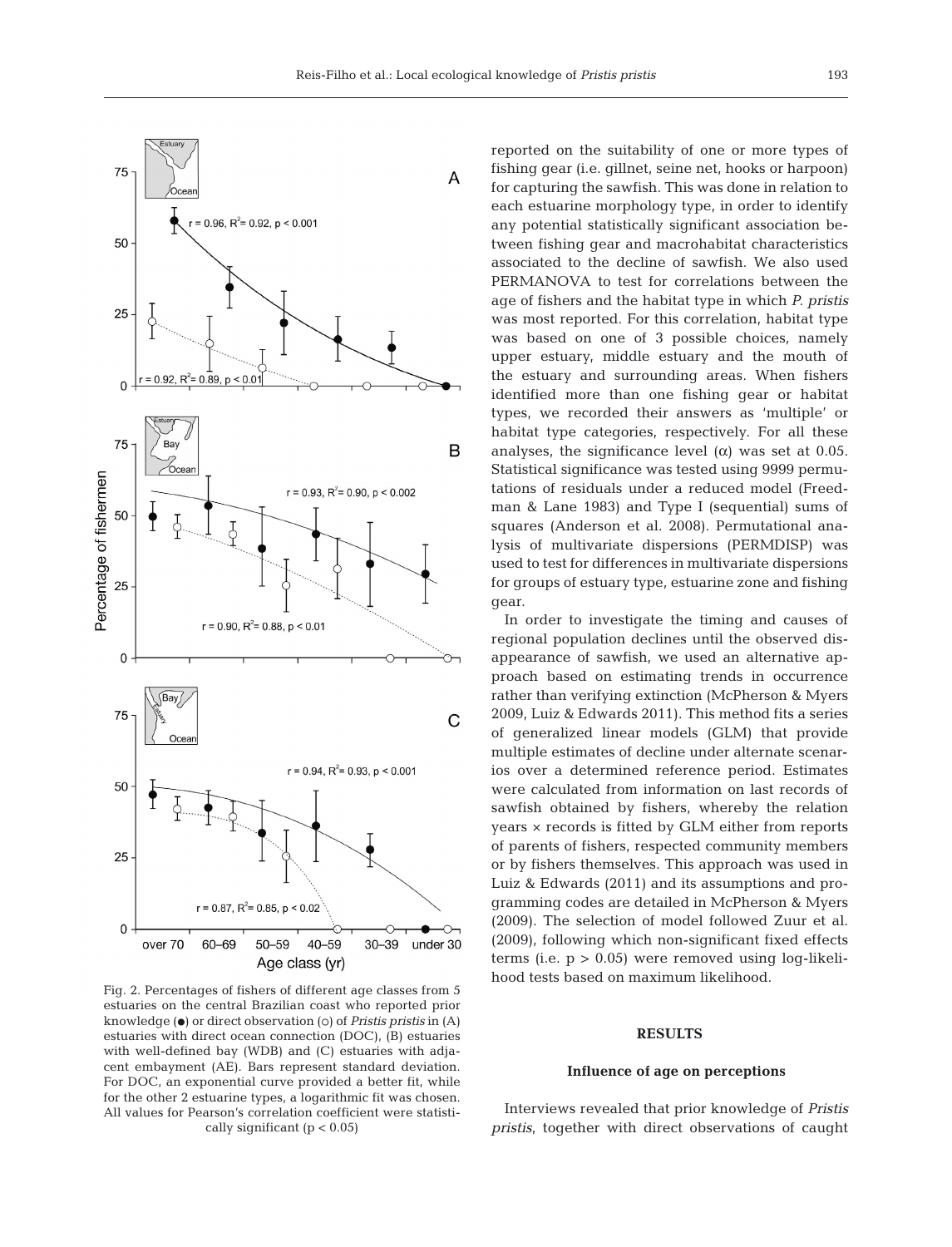individuals increased with a fisherman's age (Fig. 2). This relation remained constant regardless of estuarine morphology. However, in estuaries without direct ocean connection (WDB and AE), sightings or capture of sawfish were recorded by fishers younger than 40 yr old. By contrast, for DOC the percentage of fishers that had observed sawfish was lower than in the former estuarine morphology. Incidentally, in AE and DOC only fishers older than 50 yr of age had any prior direct observation of *P. pristis* specimens (Fig. 2). Among younger fishers, knowledge of sawfish was higher in WDB than in AE and DOC.

This result suggests that the disappearance of *P. pristis* occurred earlier in AE and DOC than in WDB.

#### **Differences in estuarine morphology**

The proportion of fishers that reported having seen or captured sawfish differed significantly between estuary types (PERMANOVA, p < 0.04; Table 2). Likewise, significant differences in reported fishing gear efficiency were also observed (PERMANOVA, p < 0.001; Table 2). Finally, analysis of data on fishers' prior knowledge of *P. pristis* revealed no significant difference among portions of the estuarine seascape in which sawfish were observed or captured (PERM-ANOVA, p < 0.09; Table 2). Partitioning of the variance suggests that fishing gears explain 32.6% of the variance, while estuarine types explain 23.7% of the variance of the model. By contrast, estuarine habitat types (i.e. longitudinal estuarine gradient) and their interactions explained less than 10% of the variance. The PERMDISP analysis revealed larger dispersion related to data variability in DOC than in estuaries directly connected to bays  $(F = 10.3, p < 0.001)$ . Although fishing effort with a given gear varies considerably over both long- and short time scales, interviews with fishers suggested that gillnets represented the most efficient and widely used fishing gear for capturing *P. pristis*  $(F = 9.3, p < 0.01)$ , while seine nets outperformed hooks and harpoons (which were equal in effectiveness) (Fig. 3). In terms of reported habitat preferences for the largetooth sawfish, our results show no difference among the 3 habitat types. It appears that the largetooth sawfish was observed slightly more frequently in the middle and the upper estuary (33.5 and 27.3% of sightings,

Table 2. Results of 3-factor PERMANOVA test on the number of fishers who reported having seen a specimen of *Pristis pristis* and/or having knowledge of the species, in relation to the factors estuarine morphology (Em), estuarine habitat (Eh) and fishing gear (Fg). %: % of positive answers. Significant p-values (p < 0.05) are shown in bold type

| Factor         | df             | SS       | MS       | Pseudo-<br>F | $p-$<br>value | Square root<br>(component)<br>of variation) | $\%$  |
|----------------|----------------|----------|----------|--------------|---------------|---------------------------------------------|-------|
| Em             | 2              | 75498    | 75498    | 9.36         | 0.041         | 25.78                                       | 23.74 |
| Eh             | $\overline{2}$ | 36854    | 36854    | 2.64         | 0.092         | 8.56                                        | 2.14  |
| Fq             | 3              | 44 5 6 8 | 44 5 68  | 15.67        | 0.001         | 42.65                                       | 32.67 |
| $Fq \times Eh$ | 3              | 19875    | 15477    | 1.34         | 0.245         | 4.14                                        | 1.83  |
| $Fq \times Em$ | 3              | 24 5 8 7 | 20354    | 1.69         | 0.224         | 3.69                                        | 1.32  |
| $Eh \times Em$ | 2              | 18758    | 14 5 5 5 | 1.14         | 0.209         | 2.65                                        | 1.11  |
| Residuals      | 246            | 456877   | 1965.8   |              |               | 24.56                                       | 19.58 |
| Total          | 261            | 668714   |          |              |               |                                             |       |



Fig. 3. Types of fishing gear used to capture sawfish, based on information provided by fishers from 5 estuaries on the central Brazilian coast, classified according to their morphology. Heights of bars represent the percentage of fishermen questioned who mentioned the fishing gear type. See Fig. 2 legend for key to abbreviations of estuary types

respectively) compared to the estuarine mouth and surrounding coastal areas. Based on sightings from fishers and the number of sawfish caught in each of the 5 estuaries (Fig. 1), all areas were of importance, with the exception of the Paraguaçu estuary for which the middle section of the estuary was the most valuable.

Of all the 261 fishers interviewed, only 78 provided any explanations for the disappearance of largetooth sawfish in the study region. Fishers suggested that destructive fishing practices, i.e. explosives  $(n = 8$  in WDB) and overfishing with nets  $(n = 59$  in all estuaries types), were the 2 most important factors explaining the decline of the sawfish populations. Fishers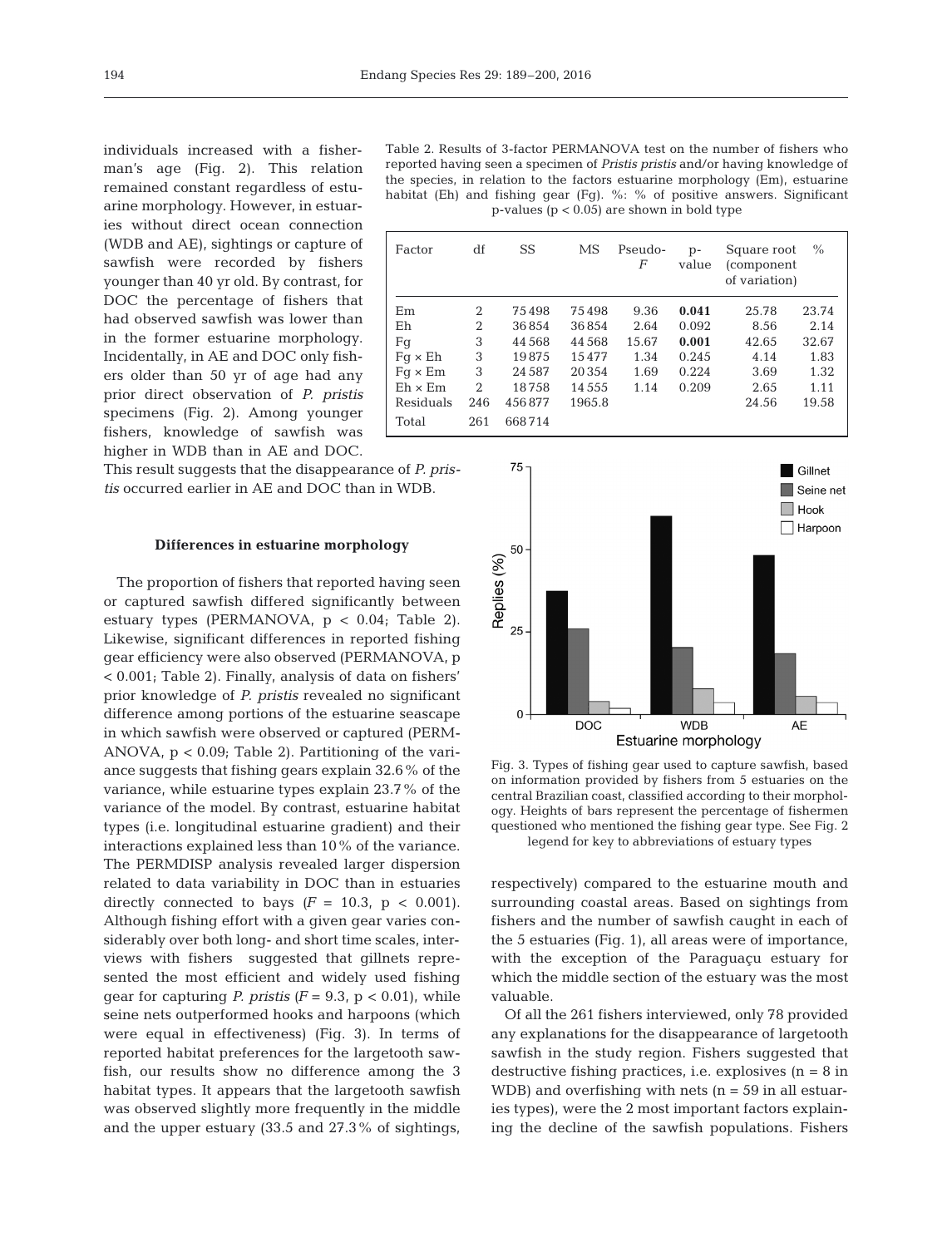

Fig. 4. Combined sightings of largetooth sawfish *Pristis pristis* and numbers of fish caught in 5 estuaries on the central Brazilian coast, classified according to their morphology, between 1880 and 2000. Estuary types: ( $\bullet$ ) WDB; ( $\circ$ ) AE; ( $\circ$ ) DOC. See Fig. 2 legend for key to abbreviations. Bars represent standard error. The dotted line represents the onset of the use of nylon gillnets in the region (Cordell 1989)

from the Paraguaçu estuary also pointed to the construction of the Pedra do Cavalo dam (around 1985) as a significant factor in the disappearance of sawfish in this estuary. Finally, most fishers who provided explanations also mentioned pollution, mangrove deforestation leading to siltation, decreasing abundance of prey and increased fishing pressure (i.e. numbers of fishers) as important factors responsible for the disappearance of sawfish in the region.

With respect to sawfish captures and sightings, our results revealed significant differences between different estuary types (PERMANOVA). The highest capture numbers were reported for estuaries flowing into bays (i.e. WDB) with, however, a steadily declining trend over the years (Fig. 4). Based on sighting records, our GLM model fitted to years indicated that sharp declines of sawfish abundance may have occurred over the 1930s and 1940s, with an additional and more pronounced decline that started in the 1970s in WDB and in AE, respectively (Fig. 5). From sightings of *P. pristis* (Fig. 4), the population of this species appears to have remained relatively stable from 1930–1960 until the occurrence of a sharp decline

around 1970, likely the result of the use of nylon nets (i.e. industrial monofilament) that were introduced around this time (Figs. 4 & 5). This analysis also reinforced the factor 'estuarine morphology' as intrinsically linked to an estimated reduction of the sawfish population, given that in DOC estuaries, the reduction in both the sightings and decline estimates occurred sooner than in the other two other types of estuary (Figs. 4 & 5).



Fig. 5. Estimated magnitude of decline of largetooth sawfish *Pristis pristis* in 5 estuaries on the central Brazilian coast, classified according to their morphology, between 1880 and 2000. Estuary types: ( $\bullet$ ) WDB; ( $\bullet$ ) AE; ( $\circ$ ) DOC. See Fig. 2 legend for key to abbreviations. The dashed and dotted lines mark the approximate onset of hydrologic changes in Inhambupe and Pojuca estuaries (see Fig. 1) (Costa-Neto 2001) and the onset of the use of nylon gillnets in the region (Cordell 1989), respectively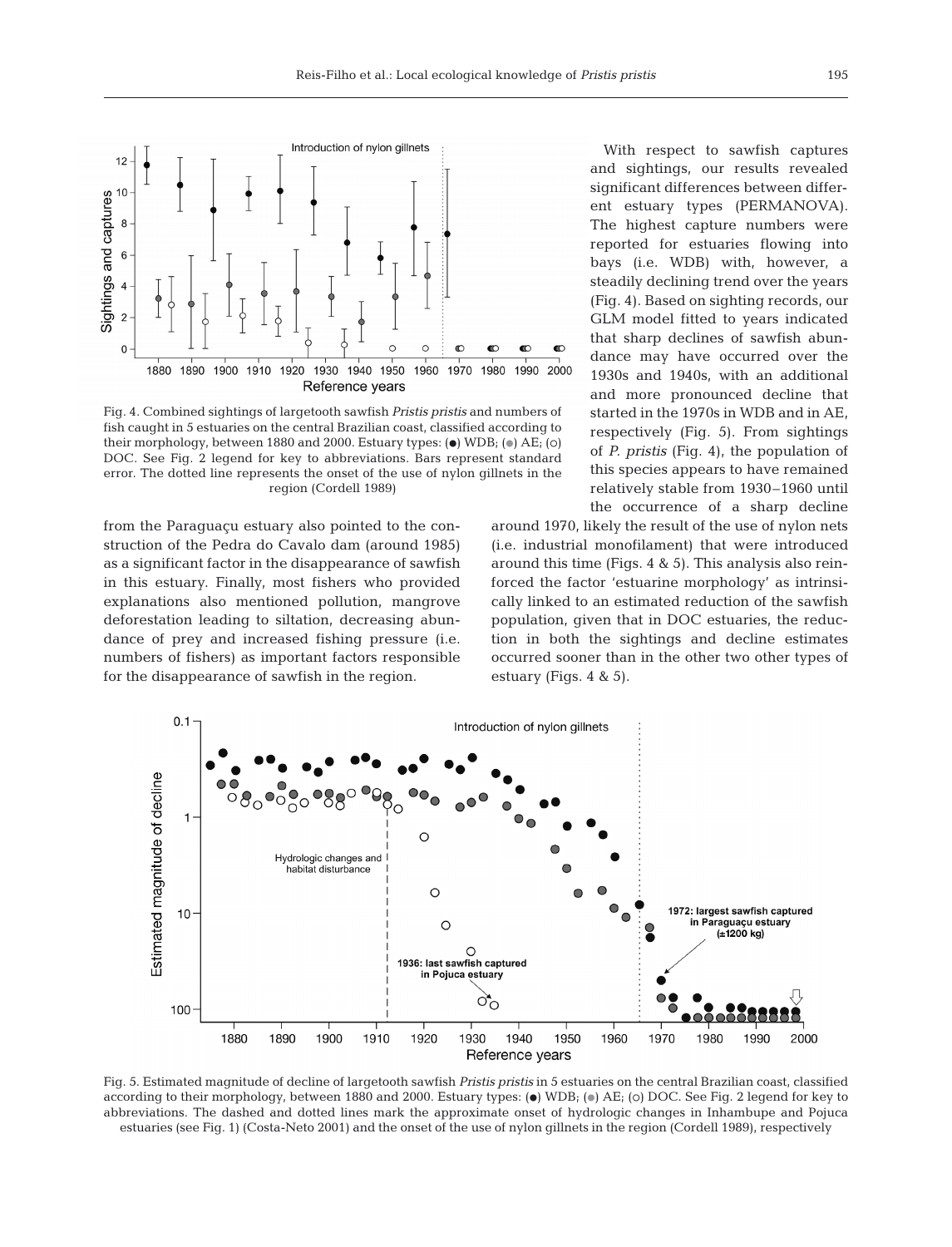# **DISCUSSION**

In this study, we attempted to gain a basic idea of the influence of estuarine typology (i.e. geomorphology and size) on sawfish decline. While fishers identified no clear habitat preferences for the sawfish, our results indicate that the timing of the disappearance of this species may have been related to estuarine morphology. This suggests that the size of an estuary and/or its geomorphological structural complexity (i.e. connection to a well-defined bay before flowing into the ocean) may affect the resilience of sawfish populations to anthropogenic effects. Estuarine typology is recognized as playing a major role in structuring species abundance and patterns of diversity in estuarine fish communities (Harrison & Whitfield 2006, Sheaves 2006). Our results suggest that in smaller estuaries and those with a direct connection to the ocean, anthropogenic pressures may be felt more intensely, leading in this case to an earlier decline in sawfish populations (Figs. 2 & 5). This conclusion emerges from the result that younger fishers had directly observed sawfish in WDB compared to DOC/ AE (i.e. 40 and 50 yr, respectively), and the fact that fewer fishers had previous knowledge of the species in DOC and AE. Mechanistically, 2 possible scenarios may account for differences in extinction rates due to fishing pressure in smaller estuaries. Firstly, due to their size, smaller estuaries may simply harbor smaller sawfish populations, which in turn may be able to sustain high fishing pressure for shorter periods. Secondly, 'simpler' habitat characteristics (i.e. absence of a connecting bay) may provide less refuge habitat, exposing individuals to a more constant fishing pressure and/or not allowing efficient recruitment (Davis et al. 2012). Furthermore, in DOC estuaries, changes in hydrological regime that occurred around 1910, coinciding with the intense siltation of the river bed (Costa-Neto 2001), likely due to the construction of several small dams, may have led to the sharp decline in sawfish abundance (Fig. 5). Overall, our results suggest that differences in sensitivity to human pressures among estuary types may have influenced rates of extinction of this fish.

Recently it has been suggested that no largetooth sawfish has been captured in the southernmost re gion of Bahia State within the last 10 yr (Giglio et al. 2015). As corroborated by our results, these authors highlight that the onset of decline of this species coincided with the widespread use of gillnets. However, given their inconclusive probabilistic tests, Giglio et al. (2015) do not provide any definite evidence for the timing of local extinctions of *Pristis pris-* tis (although records of historical sightings suggest a population decline to a level close to the threshold for probable extinction). While our findings are mostly in agreement with those of Giglio et al. (2015), they advance on previous knowledge by providing an integrative assessment that takes account of estuarine morphology features that may affect the propensity of sawfish populations to decline in the face of severe human disturbances (including fishing). In addition to geomorphological attributes, characteristics associated with, for example, tidal regimes may have fundamental effects on biogeographic processes (Igulu et al. 2014). Thus, our study also considered the relationship between the vulnerability of sawfish and habitat typology.

In contrast to the inter-estuary comparisons, within a given estuary, interviews with local fishers revealed no clear habitat preferences for *P. pristis.* There were no significant differences in the frequency of sighting of *P. pristis* among habitat types (i.e. the upper, middle estuary, mouth and surrounding coastal areas). These observations highlight the euryhaline nature of this species and reinforce existing knowledge of the life history of the sawfish, i.e. that it is a generalist species able to live in a wide variety of habitats (Compagno & Cook 1995). Furthermore, our results highlight the importance of the different estuarine habitats, since sawfish of diverse age classes (e.g. adults and juveniles) were captured in all these habitats. This concurs with previous studies (Allen 1982, Deynat 2005, Monte-Luna et al. 2009) which highlighted that sawfish require a variety of estuarine habitats as feeding, nursery and/or mating grounds.

Based on fishers' age classes, our results suggest that younger fishers (<40 yr) did not have any prior knowledge of *P. pristis*. From this, we deduce that the sawfish populations underwent a drastic decline prior to 40 yr ago in estuaries with surrounding embayment (WDB), while this decline may have been more dramatic (i.e. occurring sooner) in smaller and structurally less complex estuaries that are directly connected to the ocean (i.e. DOC and AE). In DOC and AE, middle-aged fishers (i.e. 40 to 59 yr) had knowledge of the existence of the species while never having directly observed or captured a live specimen. By contrast, in WDB some middle-aged fishers had seen or captured specimens of *P. pristis*, suggesting an earlier disappearance in small and structurally less complex estuaries. In all the estuary types, most older fishers (>60 yr) reported having had at least one direct encounter with sawfish. This is consistent with the results of Giglio et al. (2015) from the Cassurubá Extractive Reserve in eastern Brazil.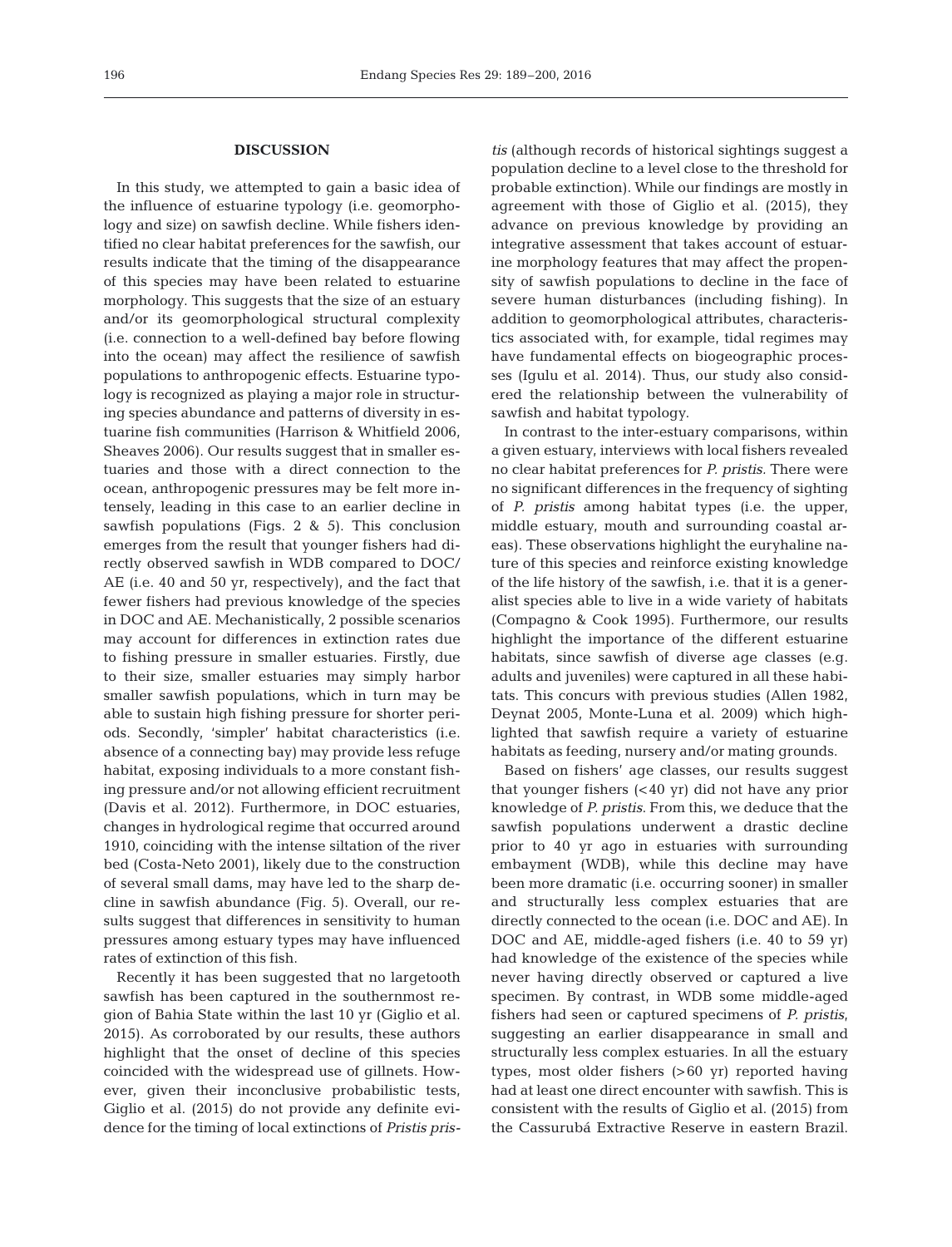Overall, these results show that the disparity in knowledge of *P. pristis* is strongly correlated with a fisher's age and provide a reliable indication that this species started to decline along the central Brazilian coast approximately 60  $(\pm 5)$  yr ago (Figs. 2 & 5).

Alongside the environment features associated with estuarine morphology, our results indicate that fishing gear had an influence on population declines, specifically the increased use of gillnets (Fig. 3), following the introduction of nylon monofilament. Indeed, the widespread use of nylon coincides with the most pronounced decline of sawfish from the studied estuaries (around 1970; Figs. 4 & 5). As such, changes in the use of fishing gears over time may be important for elucidating causes of the regional disappearance of *P. pristis* in all estuary types (Fig. 3). Local knowledge accumulated over generations may provide a valuable source of information on fisheries trends (Bender et al. 2014), and insights on species extinctions into local and regional scales (Luiz & Edwards 2011).

Interviews with fishers may provide reliable ecological knowledge on target species, and on the usefulness of fishing gears and techniques. In our study, interviewees of all ages agreed that gillnets were the most effective fishing gear for sawfish fishery. The prominent rostrum, characteristic of this group, can easily be caught up in the mesh, enhancing the success of this fishing technique (Hoover 2008). In addition to the relative ease of capture, interviewees mentioned increased fishing pressure (i.e. increased numbers of fishers), and the extensive use of destructive fishing gear such as bombs (in Paraguaçu and Subaé estuaries) and trawl-nets as factors that may have contributed significantly to the local depletion of sawfish.

The range of fishing practices and capture techniques employed by inhabitants of the Brazilian coast expanded in the mid-sixteenth century following the arrival of Europeans, which led to the adoption of iron hooks and cast nets by indigenous inhabitants, along with the establishment of fish markets (Bueno 2006). More recently, the onset of the large-scale herring fishery (using huge seine nets) led to a profound modification of fishing practices in Brazil (Diegues 1983). Cordell (1989) provides insights on the production and use of gillnets, and the replacement of artisanal gillnets made from plant fibers *(Astrocaryum* sp., known locally as 'tucum') by nylon monofilaments that occurred from the 1960s onward. Our results (Figs. 4 & 5) suggest that sawfish population underwent an observable decline before this date, when fishers still used artisanal fishing gear.

This evidence underscores the susceptibility of sawfish to a broad range of fishing gears and thus their vulnerability to human fishing efforts. Overall, fishing pressure appears to be one of the main factors responsible for local extinctions of *P. pristis*, surpassing the potentially negative effects of habitat degradation. In Brazil, this species is now protected by laws that forbid its capture (Brazilian Federative Republic, Law 9.605/98; www.planalto.gov.br/ccivil \_ 03/LEIS/L9605.htm, accessed 23 Sep 2015). However, the law is not effectively enforced and the remaining populations of sawfish in north Brazilian waters are still threatened by destructive fishing practices (Fig. S1 in the Supplement at [www.int-res.](http://www.int-res.com/articles/suppl/n029p189_supp.pdf) [com/articles/suppl/n029p189\\_ supp.pdf\)](http://www.int-res.com/articles/suppl/n029p189_supp.pdf).

While the global picture regarding the distribution of pristids remains uncertain, populations of this group are reported in a wide range of habitat types, including marine (e.g. the western Atlantic) and freshwater habitats (e.g. Australia and Nicaragua) (Thorson 1973, 1976, Thorburn et al. 2007, Cavanagh et al. 2003, Peverell 2005, Wiley et al. 2008). In Brazil and other parts of the world, populations of this group display euryhaline abilities, as indicated by their occurrence in estuarine habitats which undergo significant and frequent changes in ambient salinity. Given the wide range of habitats that pristids have historically occupied (i.e. from marine to freshwater), the disappearance of *P. pristis* is not trivial and may have far-reaching implications. While *P. pristis* is the only globally distributed sawfish, conservation efforts may have been hampered by, among other things, unsettled taxonomy (Wiley et al. 2008) and the practical difficulties associated with resolving the entire range of the species' habitat use.

Given its life-history and its high trophic position, *P. pristis* may be considered to be particularly vulnerable to human disturbances and to overfishing. For instance, (Dulvy et al. 2003) report that sawfish species have become locally extinct in 133 localities worldwide. Although it remains unclear whether the loss of *P. pristis* populations has given rise to any important functional modifications within its original habitat, species losses in general have well-documented effects that often lead to important reductions in the functional processes and services that ecosystems provide (Srivastava & Vellend 2005, Duffy 2009). In our study area, it may be difficult to unravel the functional effects of sawfishes' disappearance on estuarine ecosystem functioning. However, given that functionally distinct species may make a significant contribution to the structure and function of ecosystems (Lyons & Schwartz 2001, Pendleton et al. 2014, Leduc et al.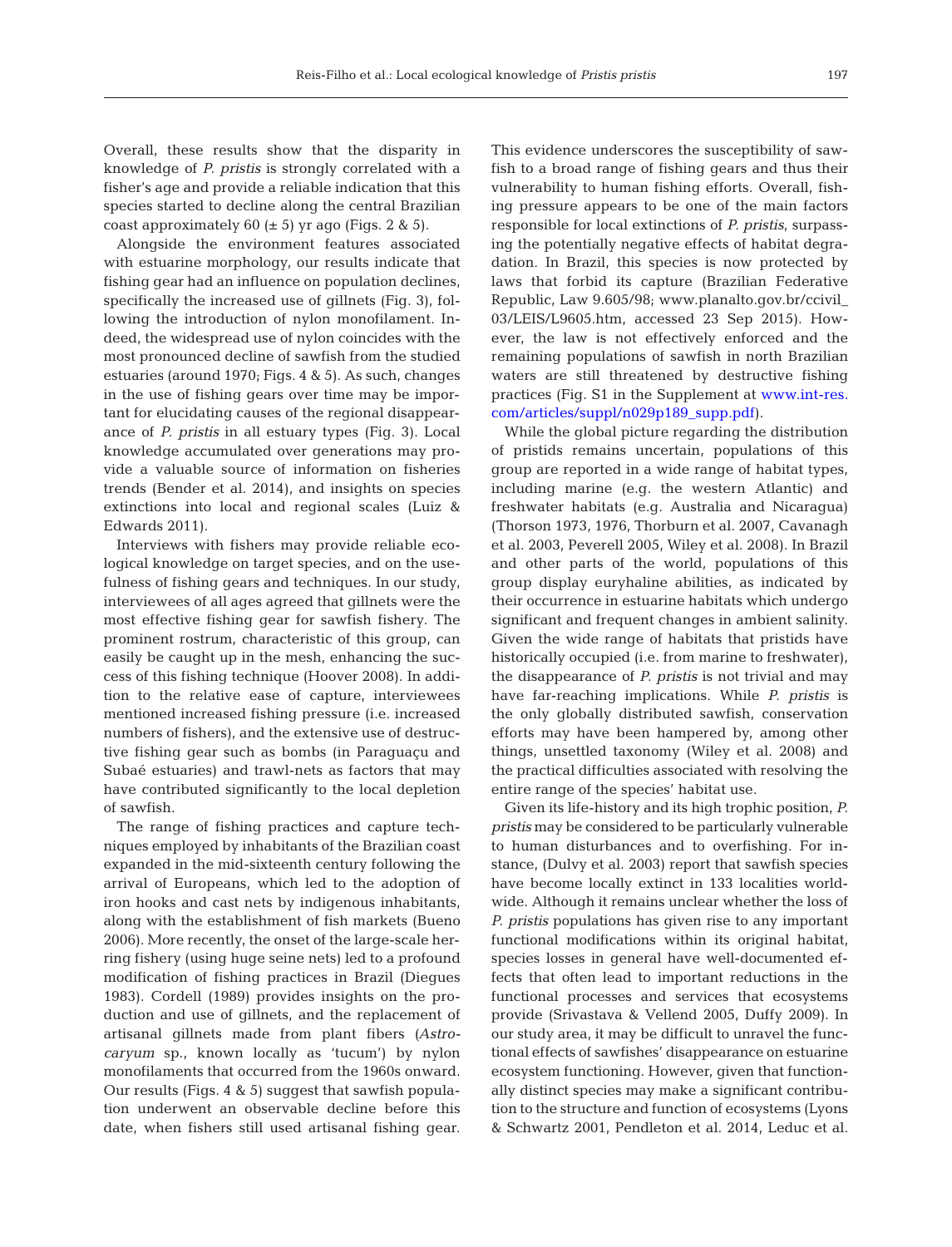2015), it is likely that the disappearance of sawfish affects estuarine ecosystems. Furthermore, under current conditions, where overfishing, habitat degradation, pollution and destructive fishing practices all remain prevalent, it is likely that in addition to significant ecological impacts the local extinction of swordfish will have wider socio-economic effects along the Bahia coast, including important negative impacts on the livelihood of local populations (Barros et al. 2008, Reis-Filho & Oliveira 2014, Reis-Filho & Specht 2015).

Our results document the disappearance of the largetooth sawfish based on LEK, highlighting the onset and probable causes for its population collapse from the Brazilian central coast. Estuarine morphological differences appeared to have an important influence on the vulnerability of the largetooth sawfish to extinction. Furthermore, pressures from artisanal and modern fisheries appear to have led to earlier population declines in structurally less complex estuaries, while in larger and more complex estuaries, this decline occurred at least twenty years later. While destructive fishing practices, habitat loss, pollution, increased salinity in what were previously mixohaline environments and reduction in sawfish prey abundance may have contributed to the decline of this species, it is likely that the intensity of fishing pressure has been the principal cause of local extinctions of *P. pristis* over the last 60 years. Furthermore, our study underlines the relevance of LEK as a reliable source of information, when other data are unavailable and/or to complement 'classical' scientific sources. Given our results, we argue that managers and decision makers should seek to promote practices that protect estuarine habitats and their resources from persistent over-use by local inhabitants. To our knowledge, our results provide the broadest spatial perspective on population trends of a fish species, based on fishers' perceptions, among studies carried out to date in Brazil.

*Acknowledgements*. We are very grateful to the fishers we interviewed for sharing their experiences and knowledge with us. We thank Linalice Specht, Bruno Menezes and Rodrigo Luiz 'Digo' for invaluable help in the field and 3 anonymous reviewers for providing insightful comments. We thank the ICHTUS environmental solutions for support in data collection and ECUS Institute for institutional support and for extensive community datasets and logistical support. This work was done by the Fraternidade da Pirataria Baiana. We also thank the landing monitor team for their help. J.A.R.-F, J.A.C.C.N and A.O.H.C.L acknowledge financial support from CAPES (Coordenação de Aperfeiçoamento de Pessoal de Nível Superior). M.L. acknowledges financial support from FAPESB (Fundo de Amparo à Pesquisa da Bahia).

#### LITERATURE CITED

- Allen GR (1982) A field guide to inland fishes of Western Australia. University of Western Australia Press, Perth
- Anderson MJ, Gorley RN, Clarke KR (2001) A new method for non-parametric multivariate analysis of variance. Austral Ecol 26: 32−46
- Anderson MJ, Gorley RN, Clarke KR (2008) PERMANOVA+ for PRIMER: guide to software and statistical methods. PRIMER-E, Plymouth
- [Anticamara JA, Watson R, Gelchu A, Pauly D \(2011\) Global](http://dx.doi.org/10.1016/j.fishres.2010.10.016) ➤ fishing effort (1950–2010): trends, gaps and implications. Fish Res 107: 131−136
- [Azzurro E, Moschella P, Maynou F \(2011\) Tracking signals](http://dx.doi.org/10.1371/journal.pone.0024885) ➤ of change in Mediterranean fish diversity based on local ecological knowledge. PLoS ONE 6: e24885
- ► [Barros F, Hatje V, Figueiredo MB, Magalhães WF, Dórea](http://dx.doi.org/10.1016/j.ecss.2008.02.016) HS, Emidío ES (2008) The structure of the benthic macrofauna assemblages and sediments caracteristics of the Paraguaçu estuarine system, NE, Brazil. Estuar Coast Shelf Sci 78:753-762
- ▶ [Baum JK, Myers RA, Kehler DG, Worm B, Harley SJ,](http://dx.doi.org/10.1126/science.1079777) Dogerty PA (2003) Collapse and conservation of shark populations in the northwest Atlantic. Science 299: 389−392
- ▶ [Bender MG, Machado GR, Silva PJA, Floeter S, Monteiro-](http://dx.doi.org/10.1016/j.fishres.2004.10.010)Netto C, Luiz OJ, Ferreira CEL (2014) Local ecological knowledge and scientific data reveal overexploitation by multigear artesanal fisheries in the southwestern Atlantic. PLoS ONE 9:e110332
	- Bueno E (2006) A coroa, a cruz e a espada. Lei, ordem e corrupção no Brasil Colônia. Coleção terra Brasilis 4, Ed. Objetiva, Rio de Janeiro
	- Bunce L, Townsley P, Pomeroy R, Pollnac R (2000) Socioeconomic manual for coral reef management.Global Coral Reef Monitoring Network, Townsville,
	- Cavanagh RD, Kyne PM, Fowler SL, Musick JA, Bennett MB (2003) The conservation status of Australasian chondrichthyans: report of the IUCN Shark Specialist Group Australia and Oceania regional Red List workshop. The University of Queensland, Brisbane
	- Compagno LJV, Cook SF (1995) The exploitation and conservation of freshwater elasmobranchs: status of taxa and prospects for the future. In:Oetinger MI, Zorzi GD (eds) The biology of freshwater elasmobranchs: a symposium to honor Thomas B. Thorson. J Aquar Aquat Sci 7:62−90
	- Cordell J (1989) Social marginality and sea tenure in Bahia. In:Cordell J (ed) A sea of small boats. Cultural Survival, Cambridge, MA
	- Costa-Neto EM (2001) A cultura pesqueira no litoral norte da Bahia: etnoictiologia, desenvolvimento e sustentabilidade. EDUFAL, Maceió
- ▶ [Davidson LNK, Krawchk MA, Dulvy NK \(2015\) Why have](http://dx.doi.org/10.1111/faf.12119) global and ray landings declined: improved management or overfishing? Fish Fish, doi: 10.1111/faf.12119
- ▶ [Davis B, Johnston R, Baker R, Sheaves M \(2012\) Fish utilisa](http://www.ncbi.nlm.nih.gov/entrez/query.fcgi?cmd=Retrieve&db=PubMed&list_uids=23152857&dopt=Abstract)tion of wetland nurseries with complex hydrological connectivity. PLoS ONE 7: e49107
- ▶ Deynat PP (2005) New data on the systematics and interrelationships of sawfishes (Elasmobranchii, Batoidea, Pristiformes). J Fish Biol 66: 1447−1458
	- Diegues ACS (1983) Pescadores, camponeses e trabalhadores do mar. Ática, São Paulo
- ▶ [Duffy JE \(2009\) Why biodiversity is important to the function](http://dx.doi.org/10.1890/070195) of real-world ecosystems. Front Ecol Environ 7: 437−444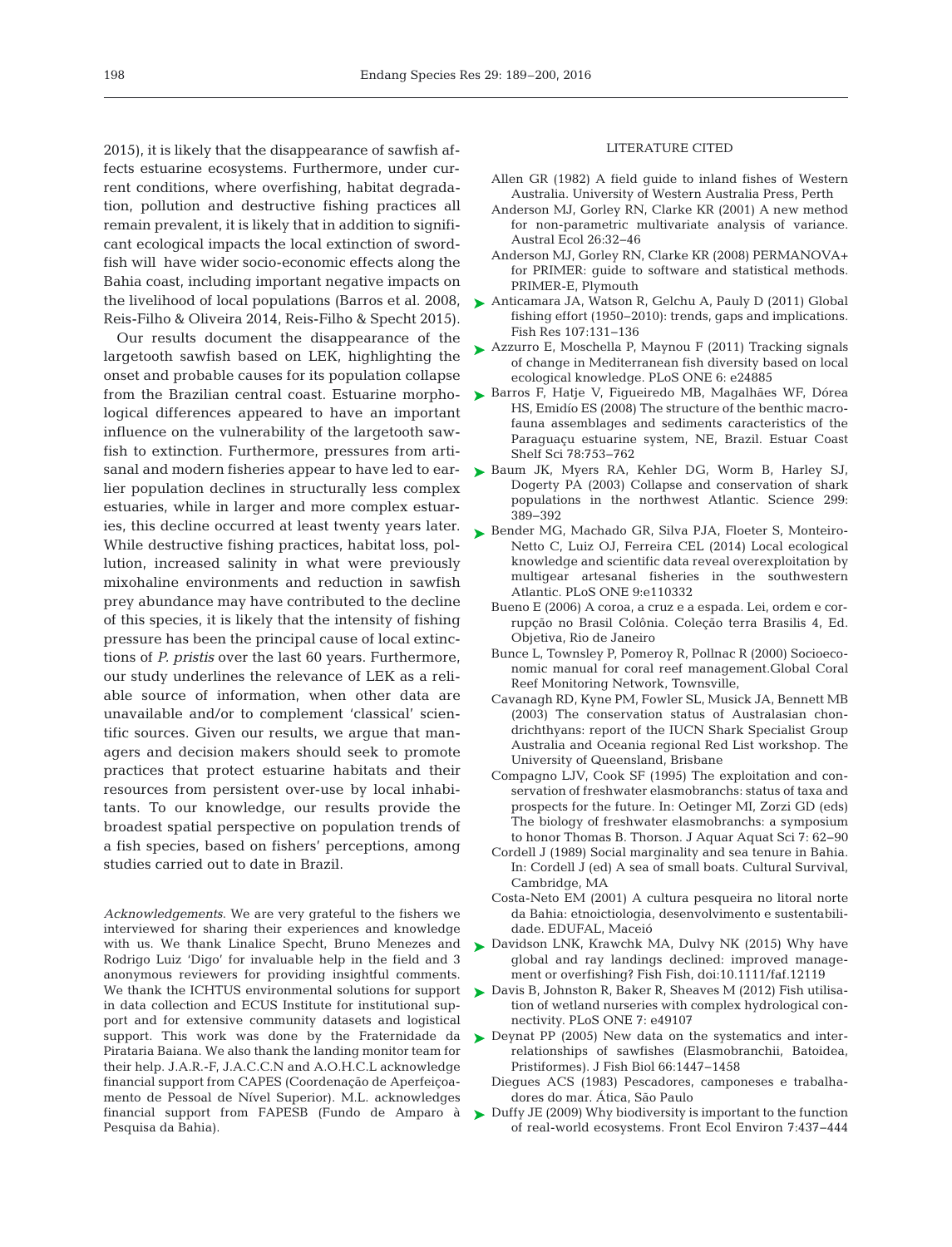- ► Dulvy NK, Sadovy Y, Reynolds JD (2003) Extinction vulner- ► [Myers RA, Worm B \(2003\) Rapid worldwide depletion of](http://dx.doi.org/10.1038/nature01610) ability in marine populations. Fish Fish 4: 25−64
- ► [Dulvy NK, Fowler SL, Musick JA \(2014\) Extinction risk and](http://dx.doi.org/10.7554/eLife.00590) conservation of the world's sharks and rays. eLife 3: e00590
- ► [Faria VV, McDavitt MT, Charvet P, Wiley TR, Simpfendorfer](http://dx.doi.org/10.1111/j.1096-3642.2012.00872.x) CA, Naylor GJP (2013) Species delineation and global population structure of critically endangered sawfishes (Pristidae). Zool J Linn Soc 167: 136−164
- [Ferretti F, Myers RA, Serena F, Lotze HK \(2008\) Loss of large](http://dx.doi.org/10.1111/j.1523-1739.2008.00938.x) ➤ predatory sharks from the Mediterranean Sea. Conserv Biol 22: 952−964
- ▶ [Ferretti F, Worm B, Britten GL, Heithaus MR, Lotze HK](http://dx.doi.org/10.1146/annurev.ecolsys.35.021103.105711) (2010) Patterns and ecosystem consequences of shark declines in the ocean. Ecol Lett 13: 1055−1071
	- of reported significance levels. J Bus Econom Statist 1: 292–298
	- Froese R, Pauly D (2009) FishBase, version Jul 2009. www.fishbase.org
- ► [Gerhardinger LC, Marenzi RC, Bertoncini AA, Medeiros RP,](http://dx.doi.org/10.1590/S1679-62252006000400008) Hostim-Silva M (2006) Local ecological knowledge on the goliath grouper *Epinephelus itajara* (Teleostei: Serranidae) in southern Brazil. Neotrop Ichthyol 4:441-450
- ▶ [Giglio VJ, Kuiz OJ, Gerhardinger LC \(2015\) Depletion of](http://dx.doi.org/10.1126/science.1149345) marine megafauna and shifting baselines among artisanal fishers in eastern Brazil. Anim Conserv 18:348-358
- ▶ [Harrison TD, Whitfield AK \(2006\) Estuarine typology and](http://dx.doi.org/10.1007/s10641-006-0028-y) the structuring of fish communities in South Africa. Environ Biol Fishes 75: 269−293
- ▶ [Heithaus MR, Wirsing AJ, Dill LM \(2012\) The ecological](http://dx.doi.org/10.1071/MF12024) importance of intact top-predator populations: a synthesis of 15 years of research in a seagrass ecosystem. Mar Freshw Res 63: 1039−1050
	- Hoover JJ (2008) Searching for sawfish: a history of the hunt. Am Curr 34:1-15
	- IBGE (2012) Censo demográfico 2000: resultados do universo. www. ibge. gov. br/ home/ estatistica/ populacao/ censo 2010/
- ▶ [Igulu MM, Nagelkerken I, Dorenbosch M, Grol MGG and](http://dx.doi.org/10.1371/journal.pone.0114715) others (2014) Mangrove habitat use by juveline reef fish: meta-analysis reveals that tidal regime matters more than biogeographic region. PLoS ONE 9:e114715, doi: 10.1371/journal.pone.0114715
- ► [Leduc AOHC, Da Silva EM, Rosenfeld JF \(2015\) Effects of](http://dx.doi.org/10.1016/j.ecolind.2014.09.027) species vs. functional diversity: understanding the roles of complementarity and competition on ecosystem function in a tropical stream fish assemblage. Ecol Indic 48: 627−635
- ► [Luiz OJ, Edwards AJ \(2011\) Extinction of a shark population](http://dx.doi.org/10.1016/j.biocon.2011.08.004) in the Archipelago of Saint Paul's Rocks (equatorial Atlantic) inferred from the historical record. Biol Conserv 144: 2873−2881
- ▶ [Lyons KG, Schwartz MW \(2001\) Rare species loss alters](http://dx.doi.org/10.1046/j.1461-0248.2001.00235.x) ecosystem function − invasion resistance. Ecol Lett 4: 358−365
- ▶ [McPherson JM, Myers RA \(2009\) How to infer population](http://dx.doi.org/10.1126/science.269.5222.358) trends in sparse data: examples with opportunistic sighting records for great white sharks. Divers Distrib 15: 880−890
	- Monte-Luna P, Castro-Aguirre JL, Brook BW, Cruz-Agüero J, Cruz-Escalona VH (2009) Putative extinction of two sawfish species in Mexico and the United States. Neotrop Ichthyol 7:509-512
	- Moyle PB Cech JJ Jr (1988) Fishes: an introduction to ichthyology. Prentice Hall, Englewood Cliffs, NJ
- predatory fish communities. Nature 423:280-283
- Nelson JS (2006). Fishes of the world, 4th edn. John Wiley & Sons, New York, NY
- ▶ [Pendleton RM, Hoeinghaus DJ, Gomes LC, Agostinho AA](http://dx.doi.org/10.1371/journal.pone.0084568) (2014) Loss of rare fish species from tropical floodplain food webs affects community structure and ecosystem multifunctionality in a mesocosm experiment. PLoS ONE 9: e84568
- ► [Peverell SC \(2005\) Distribution of sawfishes \(Pristidae\) in the](http://dx.doi.org/10.1007/s10641-005-1599-8) Queensland Gulf of Carpentaria, Australia, with notes on sawfish ecology. Environ Biol Fishes 73: 391−402
	- Pinnegar JK, Engelhard GH (2008) The 'shifting baseline' phenomenon: a global perspective. Rev Fish Biol Fisheries 18:1-16
- Freedman D, Lane D (1983) A nonstochastic interpretation → [Reis-Filho JA, Oliveira HHQ \(2014\)](http://dx.doi.org/10.15560/10.3.635) *Gobioides broussonneti* Lacepède, 1800 (Pisces: Gobiidae): first record of the violet goby in the state of Bahia (central coast of Brazil) and evidence of the effect of increased salinity on its local distribution. Check-List 10: 635−638
	- ► [Reis-Filho JA, Specht L \(2015\) Length–weight relationships](http://dx.doi.org/10.1111/jai.12662) and biological data on Guyana pike-conger *Cynoponticus savanna* (Bancroft, 1831). J Appl Ichthyol 31: 405−408
	- ▶ [Reis-Filho JA, Sampaio CLS, Leite L, Oliveira GSA, Loiola](http://dx.doi.org/10.1017/S1755267214000487) M, Nunes JACC (2014) Rediscovery of bonnethead shark *Sphyrna tiburo* (Linnaeus, 1758) after more than two decades of non-record in central coast of Brazil. Mar Biodivers Rec 7: 1−7
		- Romero JM, Palomino BA, Ramirez GL, Huizar ARR, Ibarra LER, Ramirez SR, Sanson GG (1997) Demersal fish assemblages of the continental shelf off Colima and Jalisco, Mexico. Cienc Mar 24: 35−54
		- Sáenz-Arroyo A, Roberts CM, Torre J, Carino-Olvera M (2005) Using fishers' anecdotes, naturalists' observations and grey literature to reassess marine species at risk: the case of the Gulf grouper in the Gulf of California, Mexico. Fish Fish 6: 121–133
		- Seitz JC, Poulakis GR (2002) Recent occurrence of sawfishes (Elasmobrachiomorphi: Pristidae) along the southwest coast of Florida (USA). Fla Sci 65: 256−266
	- ▶ [Sheaves M \(2006\) Scale-dependent variation in composition](http://dx.doi.org/10.3354/meps310173) of fish fauna among tropical estuarine sandy embayment. Mar Ecol Prog Ser 310: 173−184
	- ► [Simpfendorfer CA \(2000\) Predicting population recovery](http://dx.doi.org/10.1023/A%3A1007675111597) rates for endangered western Atlantic sawfishes using demographic analysis. Environ Biol Fishes 58:371-377
	- ► [Simpfendorfer CA, Heupel MR, White WT, Dulvy NK \(2011\)](http://dx.doi.org/10.1071/MF11086) The importance of research and public opinion to conservation management of sharks and rays: a synthesis. Mar Freshw Res 62:518-527
		- Smith JVC (1867) Something about fishes. The Harpers Monthly, February 1867, p 286−298
		- Soares LSH, Lopez JP, Muto EY, Giannini R (2011) Capture fishery in northern Todos os Santos Bay, tropical southwestern Atlantic, Brazil. Braz J Oceanogr 59:61−74
		- Sousa GS (1938) Tratado descritivo do Brasil em 1587, 3rd edn. Ed. Nacional, São Paulo
	- ▶ [Srivastava DS, Vellend M \(2005\) Biodiversity-ecosystem](http://dx.doi.org/10.1071/MF98158) function research: Is it relevant to conservation? Annu Rev Ecol Evol Syst 36: 267−294
	- ▶ [Thorson TB \(1973\) Sexual dimorphism in number of rostral](http://dx.doi.org/10.1577/1548-8659(1973)102%3C612%3ASDINOR%3E2.0.CO%3B2) teeth of the sawfish, *Pristis perotteti* Müller and Henle, 1841. Trans Am Fish Soc 102:612-614
		- Thorson TB (1976) Observations on the reproduction of the sawfish, *Pristis perotteti*, in Lake Nicaragua, with recom-